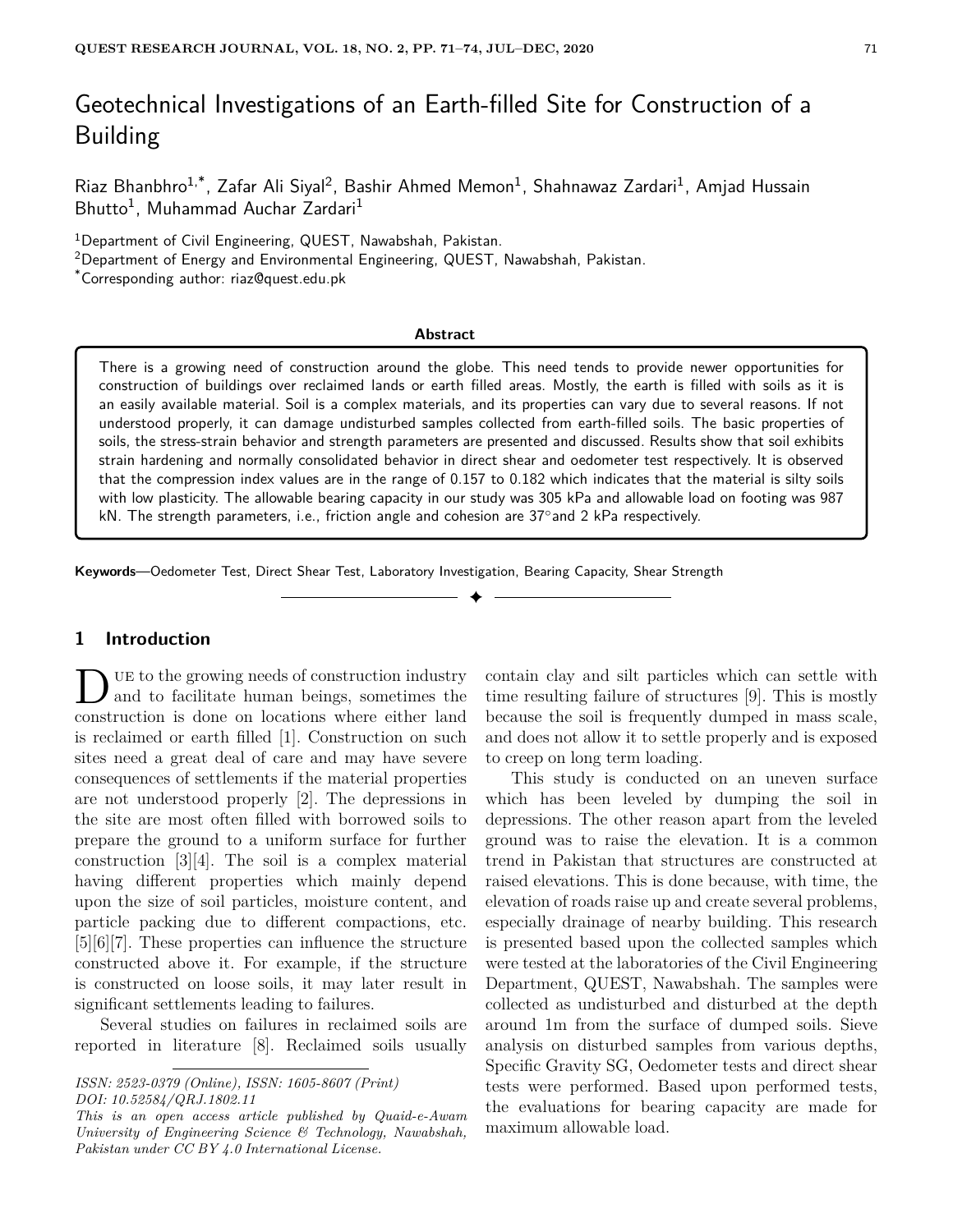

Fig. 1: Summary of sieve analysis performed for materials collected from 15 feet below the ground



Fig. 2: The example of test performed for liquid limit for materials collected from 15 feet below the ground

### **2 Material & Methods**

Based upon the collected samples and ocular analysis, it was concluded that mainly soil type was found to be clayey soils with the determined SG value of 2.68 and average moisture content around 20-25%. The typical sieve analysis curves are shown in Figure 1.

The liquid limits are plotted and shown in Figure 2. The liquid limits were found to be in the range of 20- 40 WL (%) with plastic limits of 25-30.

# **3 Results**

The following sections discuss the results of this study.

#### **3.1 Compressibility and Compression Index**

The collected soil samples were tested in oedometer tests. These tests were mainly performed to study soil behavior in response to applied vertical loading. Three oedometer tests were performed based upon ASTM [10] and evaluations are made for the consolidation



Fig. 3: The example of test performed for liquid limit for materials collected from 15 feet below the ground.

| Description | Volume                        | Compression  |
|-------------|-------------------------------|--------------|
|             | Compressibility (mv)          | Index $(Cc)$ |
| Test 1      | $0.0002 \,\mathrm{m}^2 / MN$  | 0.157        |
| Test 2      | $0.00015 \,\mathrm{m}^2 / MN$ | 0.168        |
| Test 2      | $0.00015 \,\mathrm{m}^2 / MN$ | 0.182        |

TABLE 1: The summary of tests

parameters.

The compressibility  $m_v$  can be defined as volume change due to increase in the effective vertical stresses [11]. The stress-strain behavior from oedometer tests, when plotted as void ratio versus logarithmic effective stresses  $(e - \log \sigma'_v)$ , as shown in Figure 3, may form linear behavior which can be defined as the compression index *Cc*. The consolidation parameters are written as Equation 1 and Equation 2 respectively,

$$
m_v = \frac{1}{1 + e_0} \left(\frac{e_0 - e_1}{\sigma'_1 - \sigma'_0}\right) (m^2 / MN) \tag{1}
$$

$$
C_c = \frac{e_0 - e_1}{\log(\sigma'_1/\sigma'_0)}
$$
 (2)

where,  $e$  is the void ratio and  $\sigma'$  is the effective stress. The compression index is used as a parameter to predict the settlement of the foundations. Higher the values of compression index, the higher the settlement will be.

The soil behavior in response to applied vertical loads in oedometer tests is shown below. It was observed that samples showed normally consolidated behavior NC and no sign of over-consolidation was observed. The specimens showed a significant void ratio reduction from 0.7 to 0.45 and the vertical strains showed up to 13.5% reduction. All the performed tests were subject to unloading as well. And it was observed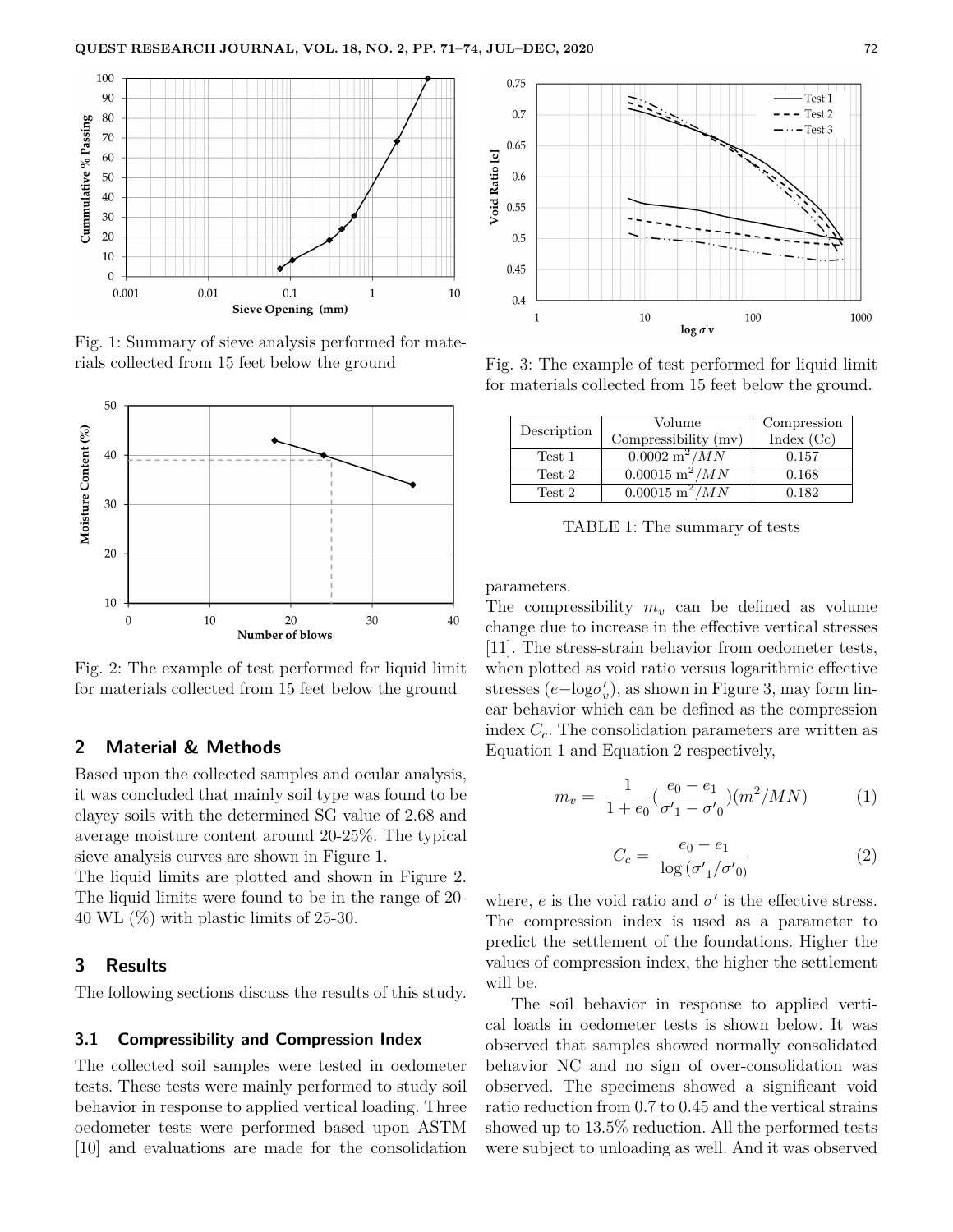

Fig. 4: The shear stress plotted against horizontal displacement of normal loads of 100 and 200 kPa.



Fig. 5: Stress-strain behavior observed in direct shear tests.

that the material bounced back as much as 2.5% of its reduced height.

#### **3.2 Shear Strength**

Figure 4 shows the shear stress plotted against horizontal displacement at normal stresses. Whereas, Figure 5 shows the stress-stain behavior plotted against horizontal displacement in terms of stress ratios. The direct shear tests showed strain hardening behavior [12]. This behavior indicates that the sampling area is in loose state [13].

Figure 6 shows the strength parameters evaluated for the friction angle and cohesion. The strength parameters, i.e., cohesion and angle of internal friction were found to be 37.2◦and 02 kPa respectively.

#### **3.3 Bearing Capacity**

The allowable bearing capacity of soil was calculated using the correlations as given in Equation 3 by using



Fig. 6: Evaluation of strength parameters (c and phi).

Terzaghi's bearing capacity equation [14].

$$
q_{ult} = cN_c s_c + qN_q + 0.5BN_y \gamma s_\gamma \tag{3}
$$

The first part in Equation 3  $cN_c s_c$  is related to cohesion term and denotes the strength due to cohesion.  $qN_q$  is the surcharge term and represents the breading capacity strength developed due to surcharge.  $0.5BN_y\gamma s_\gamma$  is density term which represents strength of soil due to the density. *c* is Cohesion,  $N_c$ ,  $N_q$  and  $N_q$ are Terzaghi's bearing capacity factors and values for friction angle of  $35^{\circ}$ are 57.8, 41.4 and 42.4 respectively [14]. *B* is the width of footing.  $s_c$  and  $s_\gamma$  are shape factors and their values for square and strip footings are 1.3, 0.8 and 1.0, 1.0, respectively.

The calculations are based on the following data. The unit weight of soils is 18 *kN/m*<sup>3</sup> . Depth is assumed to be 5 ft below the natural ground (1.5 meters) and Factor of Safety  $(FOS) = 3.0$ .

The ultimate bearing capacity  $(q_{ult})$  was found to be 916 kPa for column type footing of 1.5 square meters. Whereas, the allowable bearing capacity  $(q_{allowable}) =$  $q_{ult}/FOS$  was 305 kPa. The total allowable load that can safely be placed on the footing of  $1.5 \times 1.5$ m was found to be 987 kN.

# **4 Discussion**

It was observed that the compression index values were in the range of 0.157 to 0.182. This range is in comparison to silty soils of low plasticity as per previous studies [15]. However, soil types for collected samples were clayey type with low plasticity. Based upon the preliminary results that show the compression index of collected soils was similar as silty soils. However, the actual soils collected were more clayey and with low plastic values.

Considering the bearing capacity calculations, the calculated bearing capacity of 305 kPa was in accordance